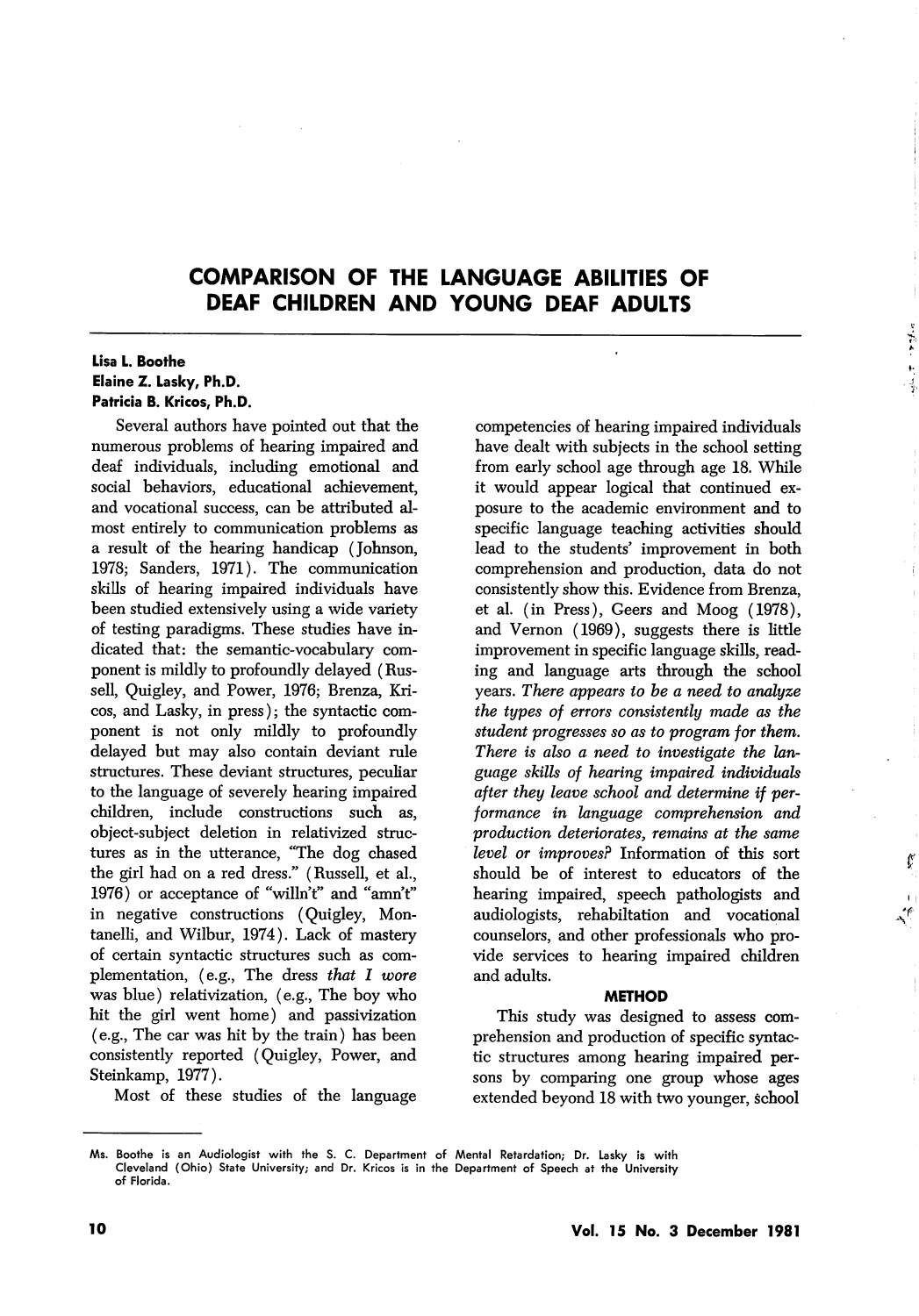## COMPARISON OF THE LANGUAGE ABILITIES OF DEAF CHILDREN AND YOUNG DEAF ADULTS

age groups. The three syntactic structures of negation, wh-question formation, and passivization were selected because they rep resented varying degrees of difficulty for

the hearing impaired subjects as reported by Power and Quigley (1973), Quigley, Power, and Steinkamp (1977) and Quigley, Wilbur and Montanelli (1974) (See Table 1).

| <b>Structure</b>        | Age 10 | Age 18 | Gain |
|-------------------------|--------|--------|------|
| *Negation               | 57%    | 83%    | 26%  |
| **Wh-question Formation | 45%    | 80%    | 35%  |
| ***Passivization        | 25%    | 50%    | 25%  |

|  | Table 1. Approximate percent correct comprehension of syntactic structures by |  |  |  |  |  |
|--|-------------------------------------------------------------------------------|--|--|--|--|--|
|  | deaf children as a function of age.                                           |  |  |  |  |  |

\* Quigley, Power, and Steinkamp (1977)

\*\* Quigley, Wilbur and Montanelli (1974)

\* \* \*Power and Quigley (1973)

Materials. Comprehension and production of syntax were each assessed through a closed set multiple choice paradigm. Syntax com prehension skills were evaluated through a picture selection task in which the subject was required to read a sentence and then select the one picture from a set of four pic tures that best illustrated the syntactic rela tions of the stimulus sentence. Production of syntax skills was assessed through a sentence completion task in which a stimulus picture, sentence frame, and single-word response options were provided. The subjects were required to select one of the single-word response alternatives to complete the sen tence to correspond with the picture. Twentyfour items were used to assess comprehen sion skills; 24 assessed production skills. The items were evenly divided into the three syntactic categories.

The vocabulary used in the stimulus sen tences was controlled to the level of reading comprehension typical of the eight year old hearing impaired child. A vocabulary list was reviewed and revised by three experienced teachers of the hearing impaired before the stimulus sentences were constructed. Re search (Brenza, et al., in press) has demons

trated that teachers of hearing impaired chil dren are able to accurately predict the ability of their students to comprehend and produce various vocabulary items.

Subjects. Twenty-seven prelingually hearing impaired subjects between the ages of 8 and 30 years were evaluated. Nine subjects were in each of three age groups: 8-11 years, 17-19 years, and 22-30 years. The groups 8-11 years and 17-19 years were selected because they approximate the youngest and oldest groups evaluated by other researchers (Schmidt, 1968; Power and Quigley, 1973; Quigley, Power and Steinkamp, 1977; and others) and so facilitated comparisons of data collected. The 22-30 year old group was selected to represent a young adult popula tion which had been away from a formal education setting for at least three years. Each of the subjects participating in this study had average pure tone thresholds of no better than 80 dBHTL (ANSI, 1969) at 500, 1000, and 2000 in the better ear and/or met city or state requirements for educational placement in classes for the deaf. None of the subjects had any known disabilities other than hearing. Each age group contained an approximate balance of subjects represent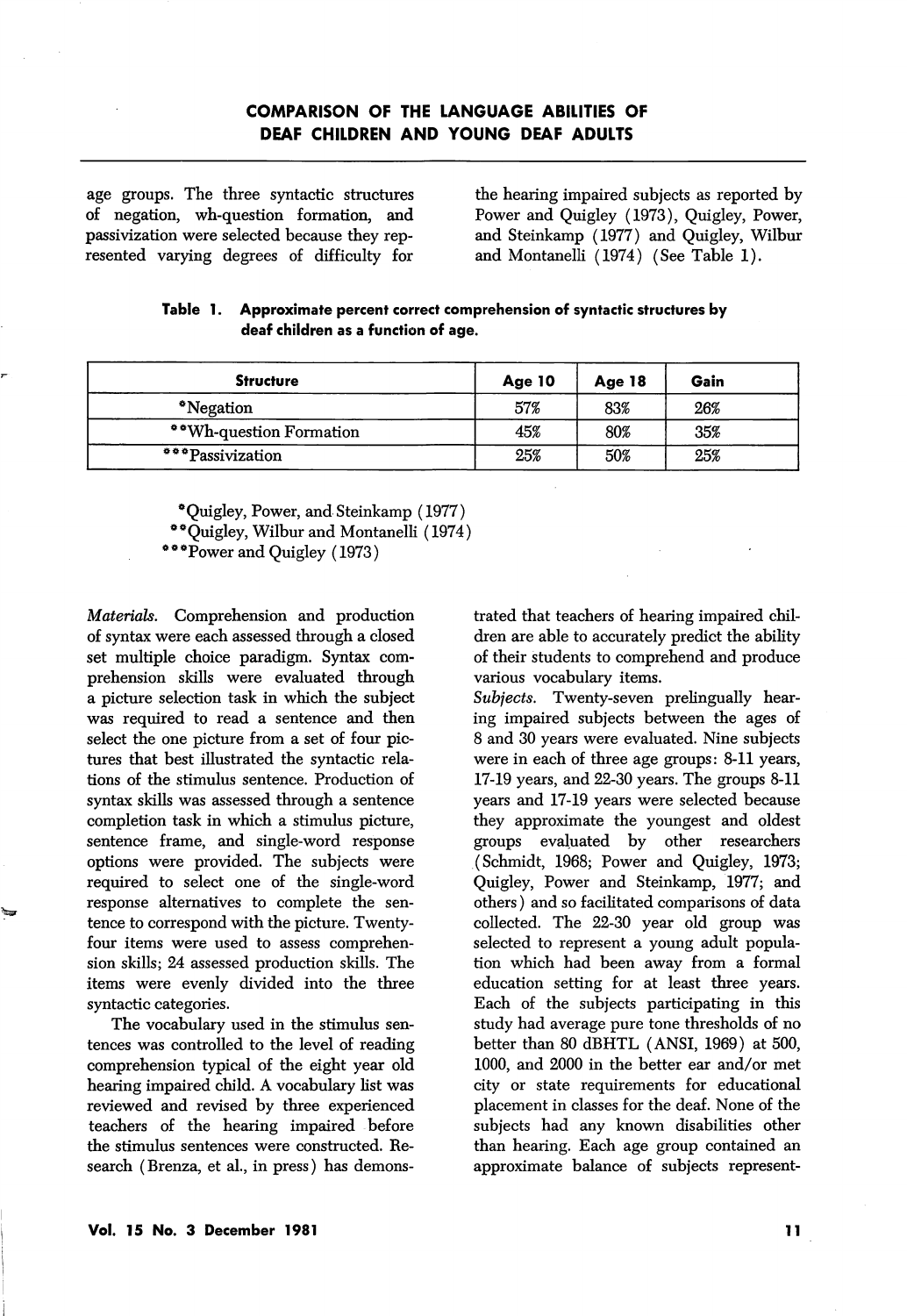ing the following educational backgrounds: oral day school classes, total communication day school classes, and total communication residential school classes from the Ohio School for the Deaf.

### RESULTS

Scores for each subject were obtained by determining the number of correct responses

for each task. Scores were compared across age groups and for the type of task, com prehension or production. Mean scores pre sented in Table 2 show that all subjects did better on the comprehension task than on the production task. These comprehension scores were higher for each older age group ing.

| Table 2. Mean scores and 't' values for each age group comparing comprehen- |  |
|-----------------------------------------------------------------------------|--|
| sion and production tasks.                                                  |  |

| <b>AGE</b> | <b>COMPREHENSION   PRODUCTION</b> |     |       | df |      |
|------------|-----------------------------------|-----|-------|----|------|
| $8 - 11$   | 11.2                              | 2.3 | 7.76  |    | .011 |
| 17-19      | 14.1                              |     | 14.95 |    | .001 |
| 22-30      | 17 1<br>.                         | 7.6 | 7.14  |    | .001 |

A two dimensional analysis of variance With repeated measures on one dimension (BMD08V, Dixon, 1971) indicated a signifi cant difference between the processes of comprehension and production ( $F = 105.7$ ,  $df = 1$ , 23,  $p < 0.01$ . A significant difference for age was also noted  $F = 22.3$ , df = 2, 23, p <.01). Comprehension and production scores for each age group were then com pared using t-tests for related measures and for each age group, comprehension was found to be significantly better than produc tion (see Table 2). Results of t-tests com paring each age group on a combined com prehension/production score indicated that there were no significant differences, at or beyond the .05 level, in syntactic ability be tween the 8-11 year old group and the 17-19 year old group. There was a significant dif ference between the performance of the 8-11 group compared to the 22-30 group and, again, for the 17-19 year old group compared to the 22-30 year old group (critical) differ ence = 5.14, gp 1 vs. gp  $3 = 11.22$ ; gp 2 vs.  $gp 3 = 9.22$ .

Performance with the specific syntactic structures showed similar trends. Table 3 por trays the mean percent correct comprehen sion and production scores for each age

group for negative, wh-question, and for passivization constructions. Comprehension scores were better than production scores of each age group and for each syntactic structure tested. Comprehension scores im proved for each structure with each older age grouping. Except for production per formance for the 17-19 year old group, pro duction scores improved for each structure as age grouping increased. Scores were bet ter for negation than for wh-question, better for wh-question than for passivization. Sep arate analyses of variance were done to com pare performance with the specific syntactic structures. Significant differences were found for age groups for the negatives  $(F = 7.33)$ ,  $df = 2$ , 24, p < 0.01), for wh-question (F = 6.0, df = 2, 24,  $p < .01$ ) and for passivization  $(F = 5.93, df = 2, 24, p < 0.01)$ . These gains were in comprehension of the syntactic structure. Further analyses demonstrated that there were no significant gains for pro duction of any syntactic structure between the 8-11 year olds and the 17-19 year olds. The 22-30 year old group showed significant increases, beyond the .05 level, over scores achieved by the 8-11 year olds on negative, wh-question, and passivization  $(t = 4.44)$ ,  $t = 3.22$ ,  $t = 3.56$ , respectively), and over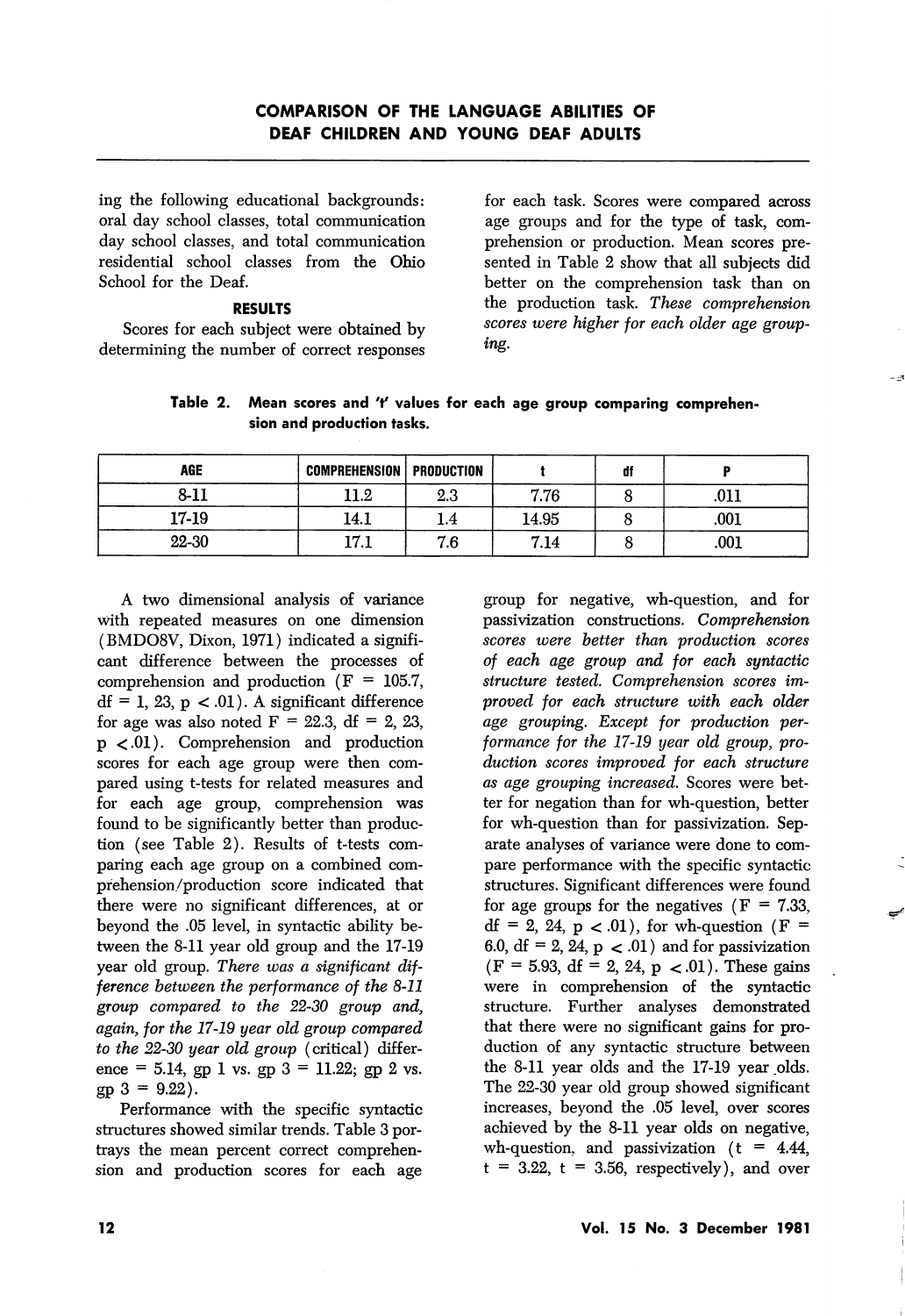|           | <b>NEGATIVES</b> |       |       | <b>WH-QUESTIONS</b> |       |       | <b>PASSIVES</b> |       |       |
|-----------|------------------|-------|-------|---------------------|-------|-------|-----------------|-------|-------|
| Age Group | Comp.            | Prod. | Aver. | Comp.               | Prod. | Aver. | Comp.           | Prod. | Aver. |
| 8-11      | 631              | 171   | 407   | 42%                 | 11%   | 26%   | 35%             | 1%    | 18%   |
| 17-19     | 81%              | 4%    | 42%   | 50%                 | 12%   | 31%   | 46%             | 1%    | 23%   |
| 22-30     | 93%              | 43%   | 68%   | 60%                 | 46%   | 53%   | 61%             | 19%   | 40%   |

Table 3. Percentages of correct responses for each age group for comprehension and production of negatives, wh-questions and passives.

respective scores achieved by the 17-19 year olds  $(t=3.22, t=2.44, t=2.67$  respectively).

The following analyzes what strategies or rules appear to have been used in produc ing and comprehending the structures under assessment and how these strategies or rules varied as a function of age.

Negation. The 8-11 year old subjects pro duced negatives appropriately approximate ly 17% of the time. In most cases, they ap peared to realize that some type of negation was required, but appeared to be uncertain of exactly how to produce the negative. As with the subjects described in Quigley, et al., (1974), these subjects most frequently ne gated sentences by placing "no" or "not" in the sentence resulting in constructions such as "The girl not swim." Children in the 8-11 year old group did not seem to be aware that they had to apply the rule of do-support or to include a modal or auxiliary verb. The 17-19 year old subjects performed even more poorly, achieving a group mean score of 4.22 correct production on negative constructions. These subjects also attempted to negate sen tences by using "not" or "no", but they seem ed to have learned that some type of helping verb is necessary so an auxiliary or a modal was generally included. Frequently, however, the auxiliary included was inappropriate or the verb form was inappropriate, e.g., "The boy doesn't playing." Subjects in the 17-19 year group also appeared to be learning rules for producing negative contractions and often overgeneralized them, producing "wiUn't" and "amn't". Although most of the errors were of these two types, inappropriate aux

iliary or over generalizations, other errors included producing negatives as affirmative sentences, i.e., "The girl have an apple." and production of meaningless constructions.

The 22-30 year old subjects, with 432 correct negative constructions, showed a dramatic decrease in errors in which "no" or "not" was added while the auxiliary was omitted or was inappropriate. They also showed a decrease in errors of overgeneralization. The auxiliary was included more fre quently and the contractions were more limited and more accurate. The types of er rors that did occur, although fewer in number, were essentially the same as those listed for the 17-19 year olds.

Errors in the comprehension of negative constructions for all of the age groups re sulted from ignoring the negative element of the sentence and, therefore, interpreting negative sentences as if they were affirma tive. This type of error gradually decreased as the age of the groups increased. Wh-question formation. The 8-11 year old subjects and the 17-19 year old subjects achieved similar scores on the production of wh-ques tion (11.22 correct versus 12.5% correct, res pectively). The 8-11 year old subjects often did not use a wh-word when forming a whquestion. When they did, the errors were either use of the wrong wh-word or omission of an obligatory auxiliary verb, e.g., "What the boy hit?". The 17-19 year old group tend ed to make the same type of errors but in reverse proportion. Most of these subjects realized a wh-word was necessary but failed to use an appropriate auxiliary verb — the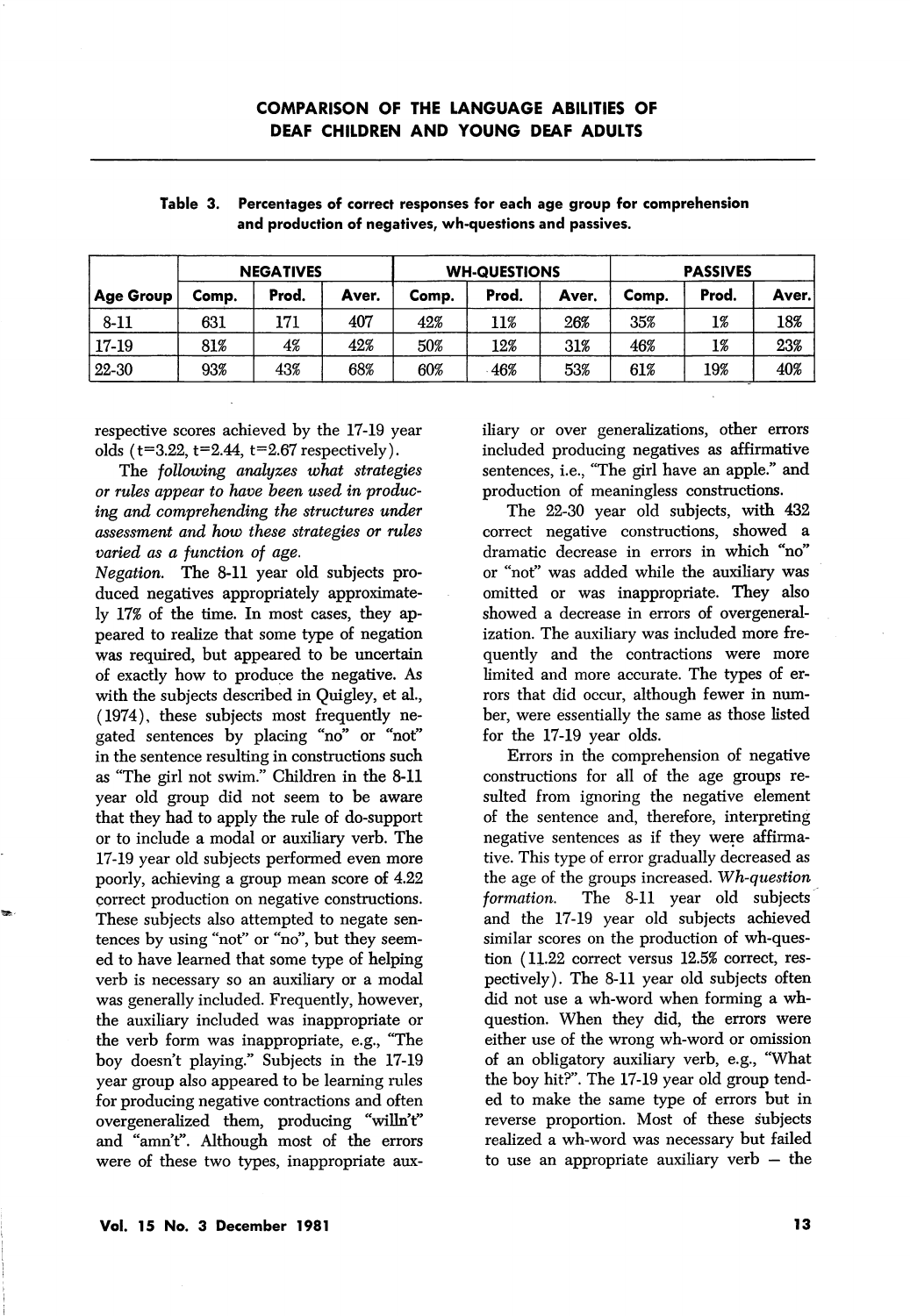auxiliary was frequently included but inac curately. The oldest group, with 462 correct production, showed the same types of error but a reduction in their number.

Most errors in the comprehension of whquestions made by the 8-11 year olds occur red because of confusion between "who" and "what". These subjects did not differentate that "who" is used to refer to people while "what" refers objects or animals. This con fusion had decreased for the age group of 17-19 years and had almost disappeared in the age group of 22-30 years. There appeared to be a decrease with age in errors with "where" questions but not with "when" ques tions. Confusion with comprehension of "when" persisted in all age groups. Research with hearing children indicates that the time duration concepts of "when" are more dif ficult and so complete use of "when" is ac quired later than other wh-words.

Passivization. Many 8-11 year old subjects did not demonstrate a competency in pro ducing passive constructions; they wrote pas sive sentences, such as, "The boy was hit by the ball as active ones, "The boy hit the ball". When these subjects did attempt to produce a passive, they used passive mark ers, such as, "by" or "was  $+$  by," but omitted the accompanying verb, e.g. "The apple by the girl", "The ball was by the girl." The 17- 19 year old group still attempted to write passives as active sentences. When they at tempted to use passives, markers were ap plied inappropriately as described for the younger group. The adult group showed a decrease in the tendency to produce passive constructions as active ones; however, they were still often unsure how to construct pas sives. This confusion resulted in the relatively low score for production of passives obtained by this age group. Most errors in production were of the type "was  $+$  verb" e.g., "The apple was eaten did the girl." Other types of errors were "was  $+$  by," e.g., "The dog was by the boy," or "was  $+$  verb," e.g., "The girl was hit the boy."

In the comprehension of passives, the 8-11 year old group tended to have the most

difficulty with reversible passives, such as, "The girl was pushed by the boy." They tended to interpret these as active sentences. Ability to handle reversible passives im proved gradually with age. With nonreversible passives, e.g., "The car was washed by the boy", the 8-11 and the 17-19 year old groups had an equal number of errors. The 22-30 year old subjects showed improve ment in interpreting these constructions. Agent-deleted passives, e.g., "The flowers were picked", were difficult for the 8-11 year olds and were more difficult for the 17-19 year olds; the 22-30 year old group was able to comprehend them with less difficulty. These data are consistent with previous re ported results.

### **DISCUSSION**

For each age group, results of comprehension testing were superior to production. Comprehension performance did improve for each of the older age groups studied. Com prehension scores for negative and passive constructions for the 8-11 year olds and 17-19 year olds were similar to the data presented in previous research (Quigley, et al., 1974; Quigley, et al., 1977; and Power & Quigley, 1973). Comprehension on the wh-question task showed similar trends but performance for the 17-19 year old group was poorer in this study.

Production of wh-question and passives did not show improvement from the 8-11 year group to the 17-19 year group and pro duction of negatives showed a decrement. This is in agreement both with studies that have examined production skills specifically (Brenza, et al., in press; Geers and Moog, 1978) and with more generalized reports (Vernon, 1969). The 22-30 year old subjects, however, showed a significant improvement over the 17-19 year olds on both comprehen sion and production of all three of the syn tactic structures evaluated.

Analyses of the strategies or rules used in producing and comprehending syntactic constructions suggests that in many in stances 22-30 year old subjects are actually using different strategies than the younger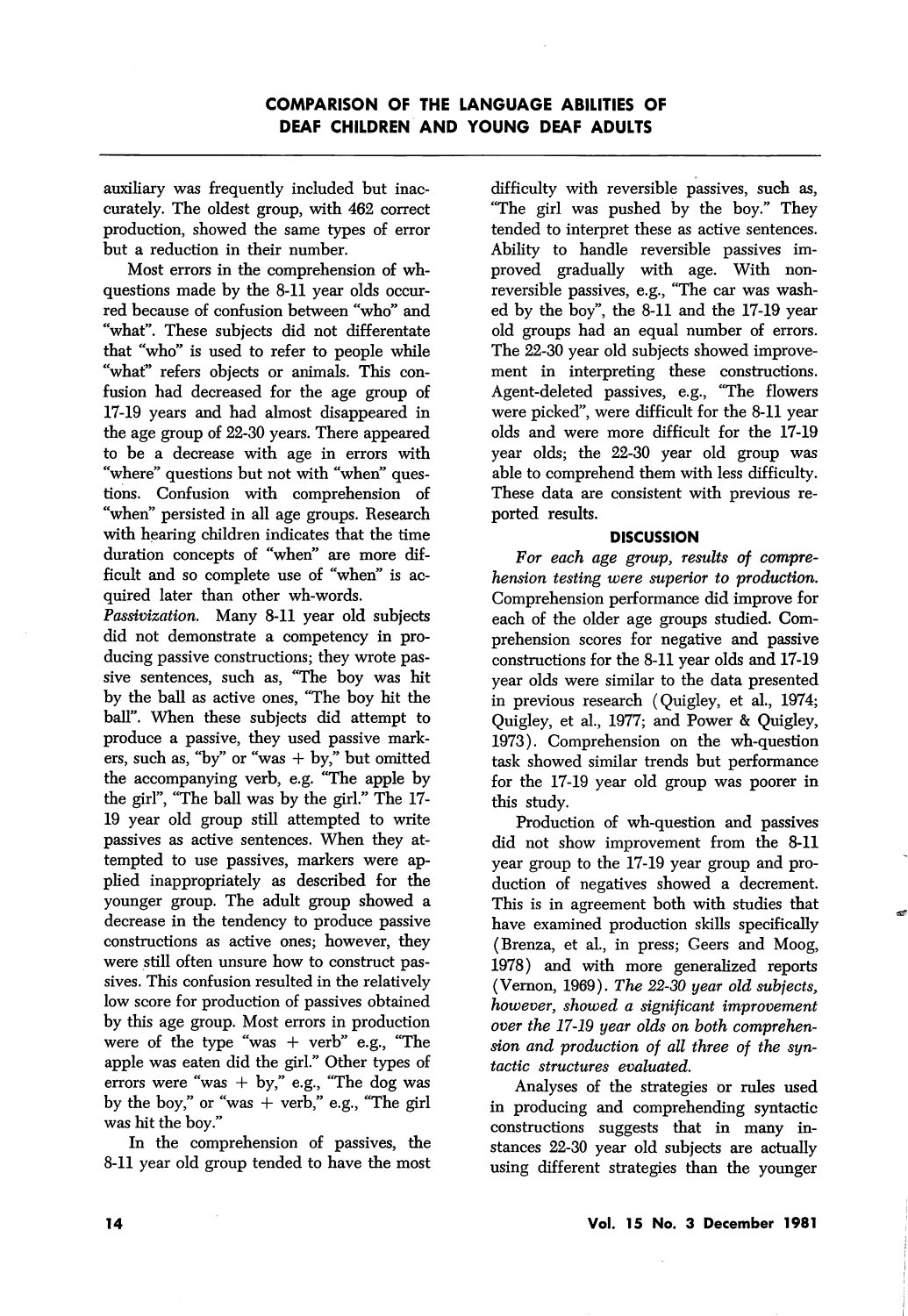subjects when dealing with the constructions under consideration. They appear to have resolved some earlier confusions and do not appear to be making the same types of er rors made by subjects in the two younger groups. It seems that these subjects have made gains in linguistic skills after they have been away from a formal educational situation. Although the reasons for this improvement are not readily apparent, possible explanations for the increases in language abilities must consider that all of the adult subjects were involved in more frequent. more spontaneous, and often, more demand ing communication interactions than those usually found in classrooms. They reported that lengthy communication exchanges were daily occurrences; these information ex changes often had critical, personal conse quences. These situations may have neces sitated, encouraged, or motivated the acquisi tion of increased language ability. The adult subjects also seemed to have increased contact with the hearing community through vocational and social situations as well as through activities of daily living such as grocery shopping, etc.; this increased ex posure to communication with the hearing community may have enhanced the language skills. Further, all of the adult subjects had learned sign language by the time of this study and were using it daily. Many had become fluent in sign language.

All of these possible explanations for the improvement in language ability are speculative. Each may or may not have con tributed in varying amounts. Further study is certainly indicated to determine factors leading to the improvement, to continued error patterns, areas needing further help and more effctive ways of supplying those needs. Conversely, further study is needed to determine the reasons for the lack of im provement in language and reading skills between the 8-11 year age group and the 17-19 year old group which has been re peatedly demonstrated by researchers such as Geers and Moog (1978), Brenza et al. (in press) and Vernon (1969).

Although the hearing impaired subjects in this study were seen to be making gains in language skills even after high school graduation, they are still experiencing lan guage difficulties. For example, although the subjects 22-30 years of age show a significant improvement over younger age groups in their ability to produce passive constructions, they are able to produce these sentences with only about 20% accuracy. The hearing impaired adults in this study demonstrated less than 50% accuracy in production of the constructions evaluated. All of the hearing impaired subjects assessed were able to com prehend more than they were able to pro duce, but comprehension of some construc tions was still limited. The high school stu dents were able to comprehend wh-questions with only 50% accuracy and passives with 46% accuracy. This should be a significant con sideration when choosing and then review ing reading materials for hearing impaired or deaf students and, especially, when giving instructions or phrasing questions.

It has been suggested that these errors made by deaf individuals take on increased significance when use of these syntactic structures in textbooks, newspaprs and other reading materials is analyzed. Review of reading materials by previous investigators such as Russell, et al., (1976) and Brenza, et al. (in press) has led to their concern that hearing impaired individuals probably have great difficulty comprehending and therefore, obtaining important information from the material they read. Passive con structions are noted in school notebooks as well as in available fiction and non-fiction reading material, magazines, and newspapers. Certainly negation wh-question words are used and are critical constructions to com prehend to obtain the meaning from the message.

The findings in this and previous studies are particularly important for vocational and rehabilitation counselors who work with deaf individuals. It should be recognized that the language skills of young deaf adults may improve even after their formal schooling